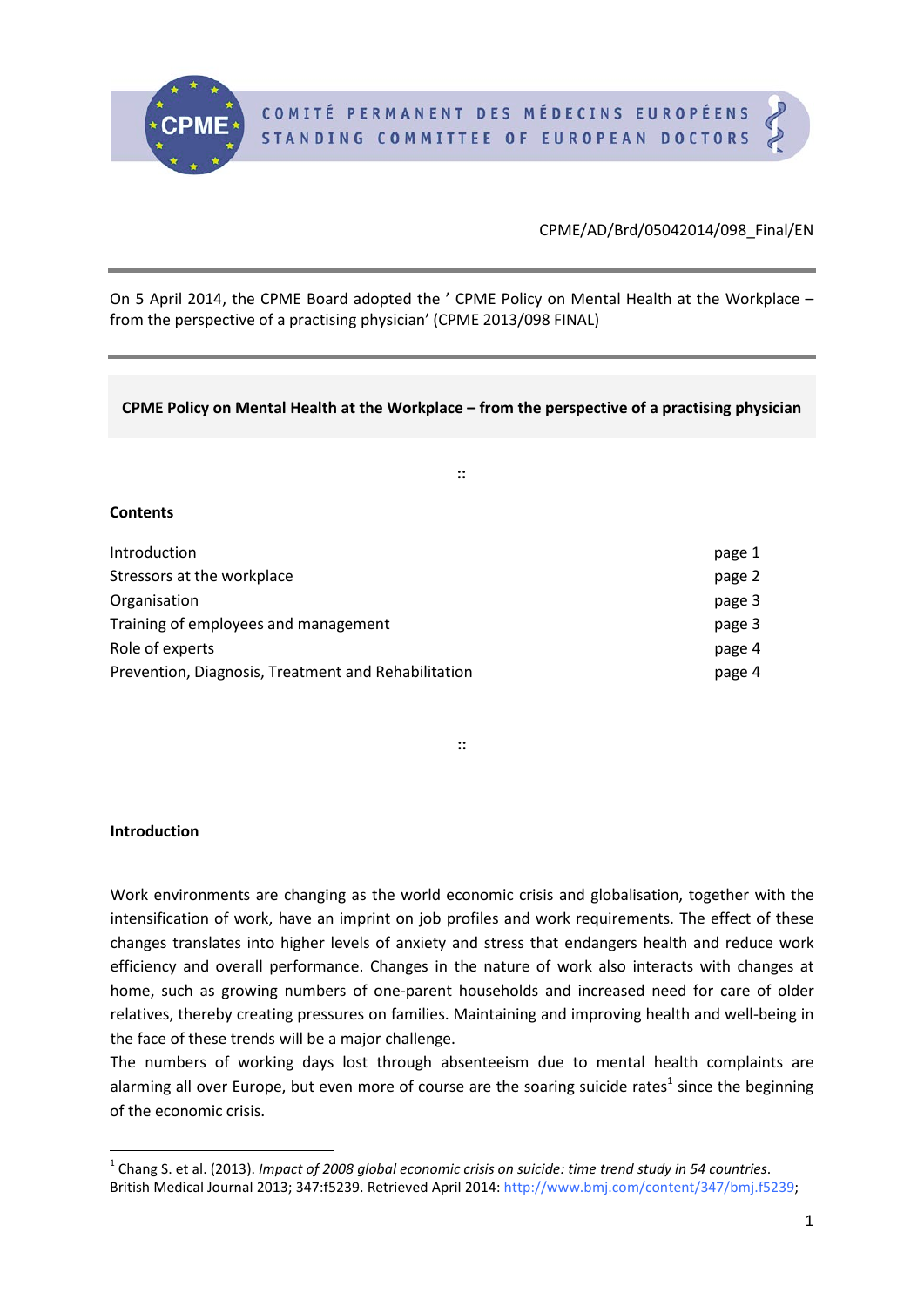COMITÉ PERMANENT DES MÉDECINS EUROPÉENS STANDING COMMITTEE OF EUROPEAN DOCTORS

In the UK, 40% of incapacity compensation costs are related to mental health<sup>[2](#page-1-0)</sup>. In the Netherlands, 35% of absenteeism rates are due to psychological problems. In Austria and in Germany, there has been a dramatic rise of absenteeism because of mental disorders over the last two years. An average sick leave due to depression lasts around 39 days in Germany. All European data and studies confirm that mental health problems cause a significant burden, both on health and on the economy. There is obviously a pressing need for action.

It must be clear that mental health problems including depression occur in all (including well organised) enterprises, and that they do not exclusively have a work-related origin. The lack of worklife balance and imbalances in private life can also lead to work incapacity. Moreover, cultural differences between countries and within countries lead to differences in behaviour and outcome.

Depression has major adverse effects on mental health capital and well-being. Its symptoms may directly or indirectly lead to reduced productivity or 'presenteeism' (due to lack of concentration and slowed functioning), impaired social functioning (due to social withdrawal and reduced communication ability), and death. These consequences, combined with loss of confidence and reduced self-esteem associated with depression, can lead to further impairment in work functioning and disturbed relationships with work colleagues and family members.

The number of enterprises across Europe setting up activities for the promotion of mental health and prevention has increased significantly during the last decade. Reasons include the high cost of sick leave and short-term absenteeism, growing recognition of the relationship between human capital/resources and business outcomes, concerns (in some countries) about the potential legal consequences of failure to tackle stress and, in practical terms, existing structures for occupational health and health and safety requirements in the workplace which facilitate the delivery of mental health promotion activities.

## **Stressors at the workplace**

Stressors at the workplace are well known; among others, the following factors have been identified as main stressors at the workplace impacting mental health<sup>[3](#page-1-1)</sup>:

- Excessive- and insufficient workload
- Uncertainty regarding employment situation or stability of position
- Lack of information
- Too short deadlines

**.** 

Lack of clear task setting

<span id="page-1-0"></span>Barr B. et al. (2012). *Suicides associated with the 2008-10 economic recession in England: time trend analysis*. British Medical Journal 2012; 345:e5142. Retrieved April 2014:<http://www.bmj.com/content/345/bmj.e5142><br><sup>2</sup> Royal College of Psychiatrists. (2013). *Mental Health and Work*. Retrieved April 2014: [https://www.gov.uk/government/uploads/system/uploads/attachment\\_data/file/212266/hwwb-mental](https://www.gov.uk/government/uploads/system/uploads/attachment_data/file/212266/hwwb-mental-health-and-work.pdf)[health-and-work.pdf](https://www.gov.uk/government/uploads/system/uploads/attachment_data/file/212266/hwwb-mental-health-and-work.pdf)<br><sup>3</sup> Colligan T.W. and Higgins E.M. (2005). *Workplace Stress: Etiology and Consequences*. Journal of Workplace

<span id="page-1-1"></span>Behavioral Health, Vol. 21(2) 2005: 89-97.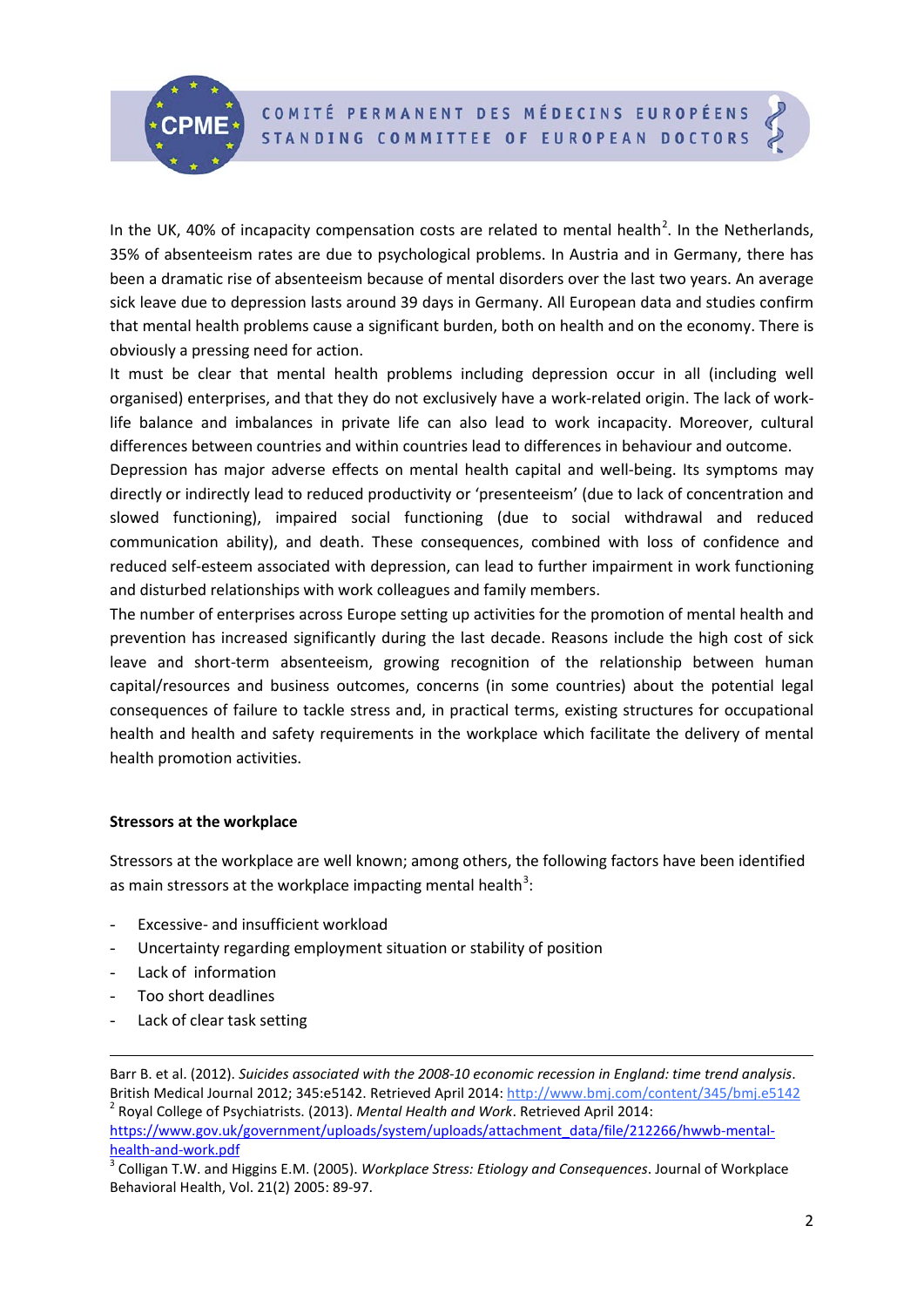

- Lack of appreciation v. disproportionate reprimands
- No access to complaint mechanisms
- Bad atmosphere at workplace
- **Isolation**
- Harassment
- Chemical/toxic harms
- Lack of opportunity for advancement
- High responsibility v. low insight into decision-making
- Incongruence of personal capabilities and job demands

## **Organisation**

In light of these stressors, it is important to look at the organisational aspect of workplaces. Here, a number of conditions must be taken into account.

It is important that a balance between workforce and workload exists.

Offering resources is of paramount importance, in the perspective of mental health. Three of the most important resources are:

1. Social support by management and colleagues; four types of support can be distinguished: emotional support, instrumental support (giving concrete help), information support and appreciative support (feedback on performance).

2. Growth and development are important for all employees, varying from education (improving cognitive knowledge) to a more social context (learning from colleagues).

3. Autonomy giving the worker the opportunity to decide as much as feasible when, where and how he or she is doing the work.

## **Training of employees and management**

Creating an organisational environment which promotes mental health, crucially depends on the individuals who form part of that organisation and on their action. A very important aspect of dealing with working conditions to prevent mental health problems is the information and training of employees and managing staff. It is important to train coping behaviour, developing skills in order to be able to handle stress factors at work. It is a way of realising a better performance in situations with high work pressure, and achieving a higher level of resilience. At the same time it is important to train the management level on recognising mental health in employees and enabling them to show interest and offer qualified support where necessary.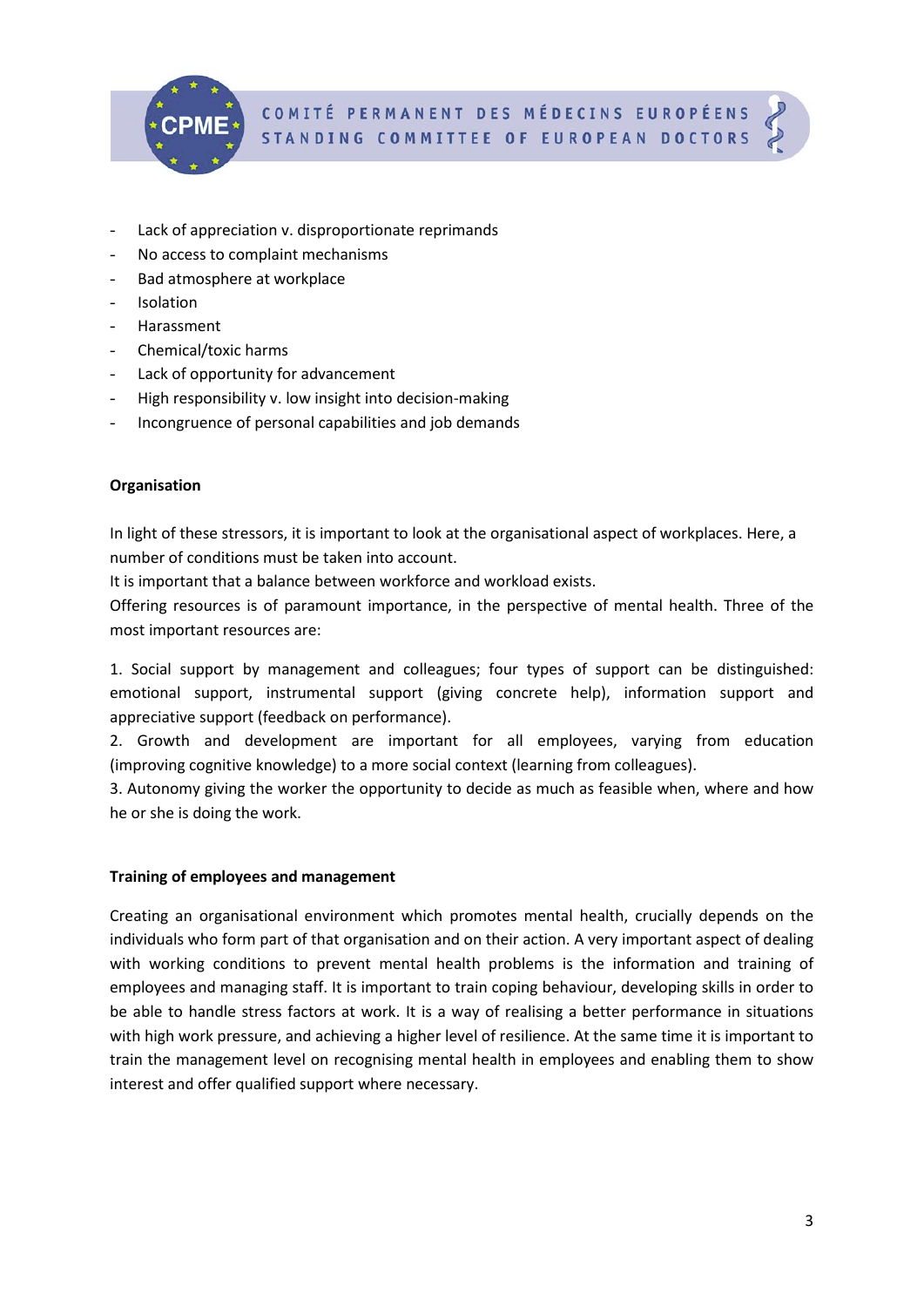COMITÉ PERMANENT DES MÉDECINS EUROPÉENS STANDING COMMITTEE OF EUROPEAN DOCTORS



#### **Role of experts**

It is important to stress the role of the different experts in the domain. The occupational physician should play an important role in advising both organisations and individuals. He or she is a doctor who is an expert in the relation between work and health and in recognising work related diseases, and knows about prevention, diagnosis and treatment. He or she is also an organisational advisor, who speaks and understands the 'language' of the organisation, gives tailor-made advice, and acts proactively both in the board room and on the shop floor. The occupational physician is a committed partner in health and not just a 'fire-fighter'. Other experts such as general practitioners, psychiatrists, psychologists, social workers and other experts can play an important role in counselling and training.

#### **Prevention, Diagnosis, Treatment and Rehabilitation**

In order to shape effective policies to promote mental health at the workplace, both at governmental as well as organisational level, decision-makers must take leadership and develop a comprehensive strategy.

To guide the elaboration of such policies, CPME recommends an approach which addresses prevention, diagnosis and treatment as well as rehabilitation and return-to-work measures.

#### Prevention

Prevention refers to the delivery of an intervention to an entire work group in order to eliminate or control individual and organisational risk factors, and thereby reduce the likelihood that individuals will develop mental disorders. Disease prevention allows for significant savings in cost and suffering by averting the occurrence of a disorder, rather than intervening after it has developed. Prevention typically involves cost-efficient actions that can realistically be applied across a large number of people, such as campaigns to educate groups about depression or programmes that make self-help materials easily available. One alternative approach to make prevention even more cost-effective is to focus efforts on high-risk groups who are especially vulnerable to the development of mental disorders and for whom a focused effort will likely yield significant benefit.

Prevention programmes are to be installed both at organisational and individual levels. They should focus on the creation of working conditions in which employees can work in a healthy fashion, and in which they are also stimulated to live an active and healthy life. There is a need for practical guidance, for models of good practices, and for mental health promotion on individual, organisational and group level. Small and medium-sized enterprises may lack the resources to implement interventions to address psychosocial problems and need practical support.

#### Diagnosis